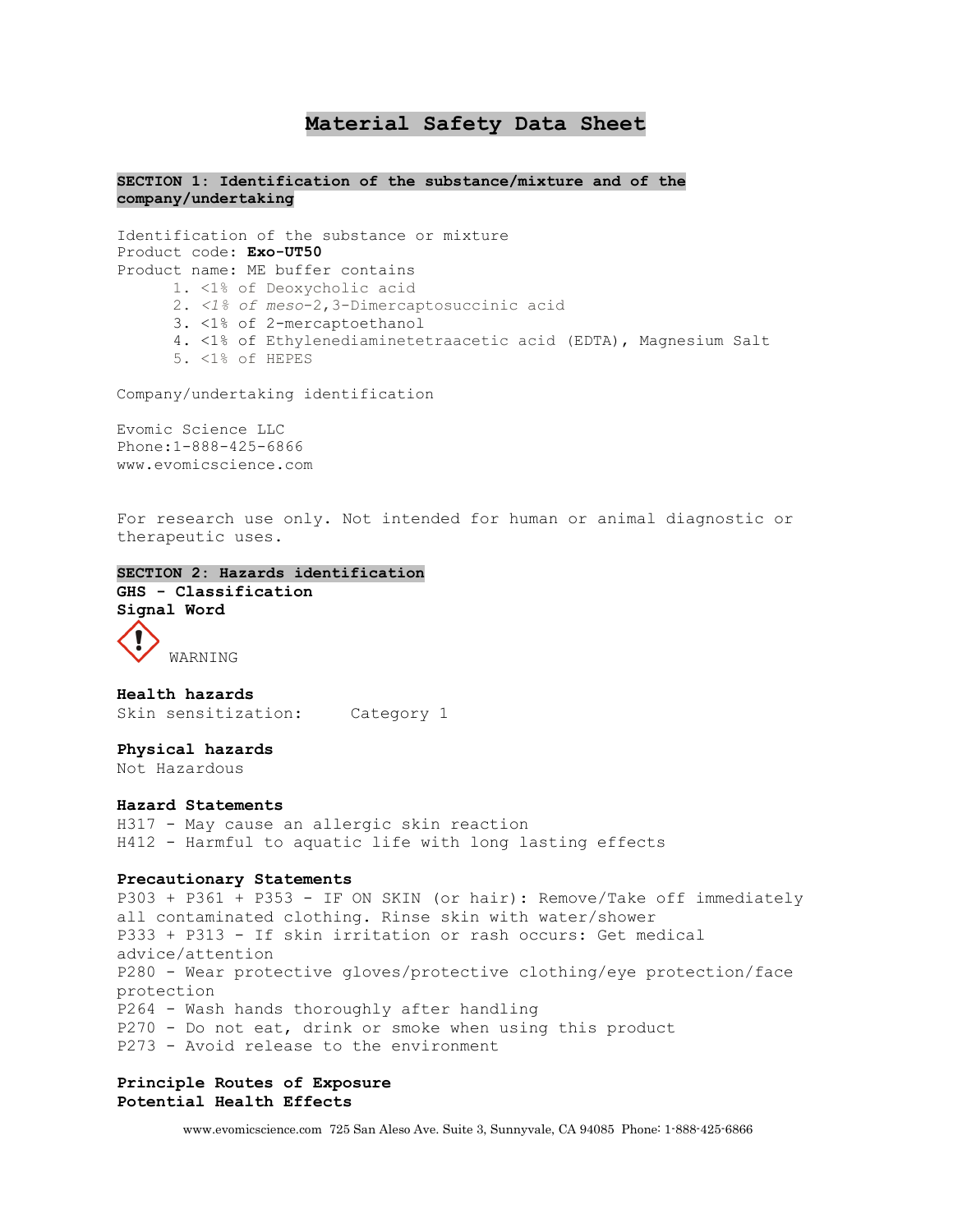Eyes: May cause eye irritation with susceptible persons. Skin: May cause sensitization by skin contact. Inhalation: May cause irritation of respiratory tract. Ingestion: May be harmful if swallowed.

#### **Specific effects**

| Carcinogenic effects:       | None                                         |
|-----------------------------|----------------------------------------------|
| Mutagenic effects:          | None                                         |
| Reproductive toxicity: None |                                              |
| Sensitization:              | May cause an allergic skin reaction          |
| Target Organ Effects:       | No known effects under normal use conditions |

## **HMIS**

Health: 1 Flammability: 0 Reactivity: 0

## **SECTION 3: Composition/information on ingredients**

| Chemical Name                     | CAS-No           | EINECS-No       | Weight % |
|-----------------------------------|------------------|-----------------|----------|
| <b>HEPES</b>                      | 7365-45-9        | $230 - 907 - 9$ |          |
| Deoxycholic acid                  | $83 - 44 - 3$    | $201 - 478 - 5$ |          |
| 2-mercaptoethanol                 | $60 - 24 - 2$    | $200 - 464 - 6$ |          |
| meso-2, 3-Dimercaptosuccinic acid | $304 - 55 - 2$   | $206 - 155 - 2$ |          |
| EDTA, Magnesium Salt              | $39377 - 66 - 7$ | 254-436-3       | <1%      |

We recommend handling all chemicals with caution.

## **SECTION 4: First aid measures**

**Skin contact:** Wash off immediately with plenty of water. If symptoms persist, call a physician. **Eye contact:** Rinse immediately with plenty of water, also under the eyelids, for at least 15 minutes. If symptoms persist, call a physician. **Ingestion:** Never give anything by mouth to an unconscious person. Consult a physician if necessary. **Inhalation:** Remove to fresh air. Consult a physician if necessary. **Notes to Physician:** Treat symptomatically.

#### **SECTION 5: Firefighting measures**

**Suitable extinguishing media:** Dry chemical. **Special protective equipment for firefighters**: Wear self-contained breathing apparatus and protective suit.

### **SECTION 6: Accidental release measures**

**Personal precautions**: Use personal protection equipment. **Methods for cleaning up**: Soak up with inert absorbent material. **Environmental precautions**  Prevent further leakage or spillage if safe to do so. Prevent product from entering drains. See Section 12 for more information.

## **SECTION 7: Handling and storage**

**Handling:** Always wear reccommended Personal Protective Equipment. **Storage:** Keep in properly labeled containers.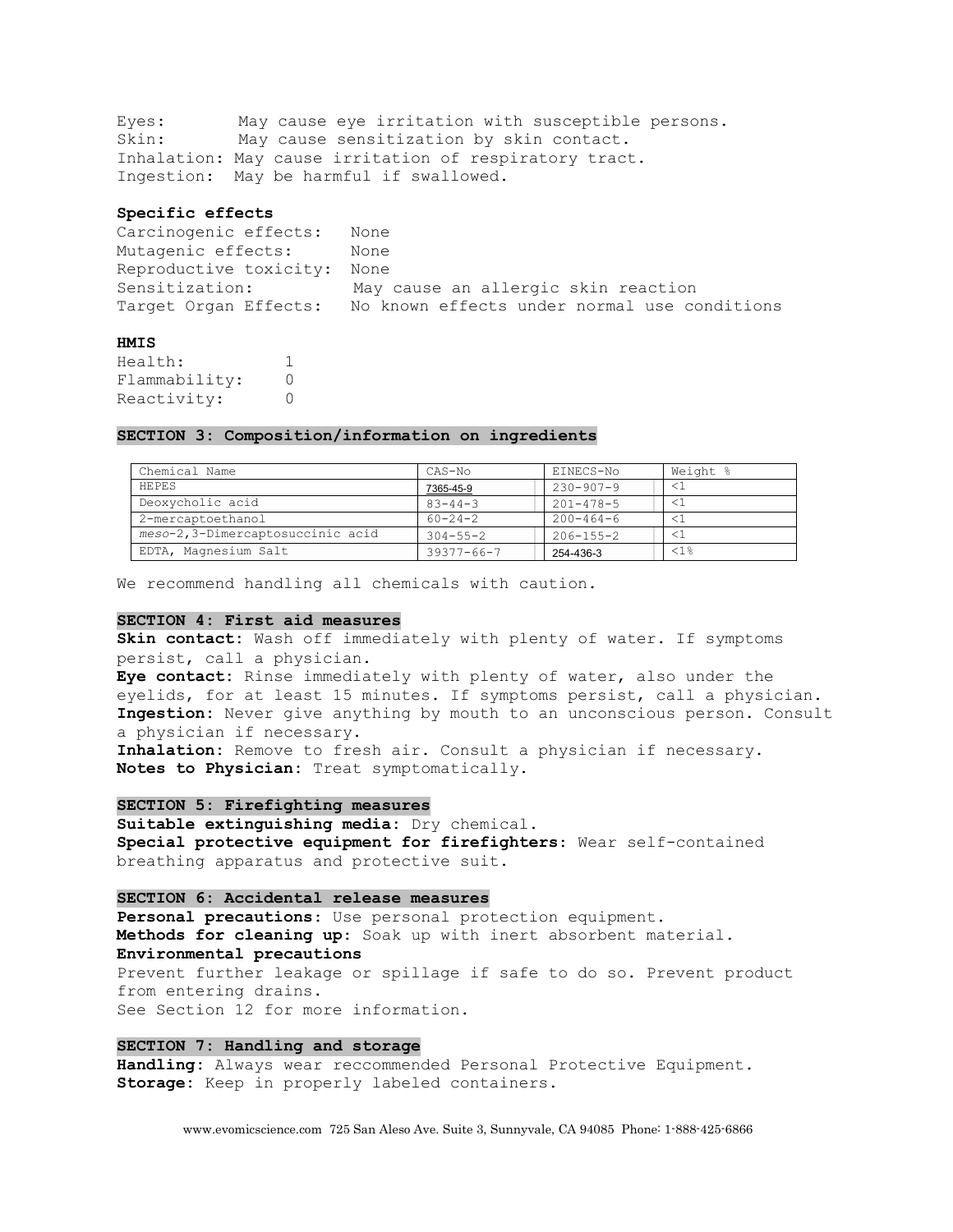## **SECTION 8: Exposure controls/personal protection**

| LANCOULLE LIMITED                          |          |                    |                 |                  |
|--------------------------------------------|----------|--------------------|-----------------|------------------|
| Chemical Name                              | OSHA PEL | OSHA PEL (Ceiling) | ACGIH OEL (TWA) | ACGIH OEL (STEL) |
| 2-mercaptoethanol None                     |          | None               | None            | None             |
| meso-2,3-Dimercaptosuccinic acid None None |          |                    | None            | None             |
| Deoxycholic acid                           | None     | None               | None            | None             |
| HEPES                                      | None     | None               | None            | None             |
| EDTA, Magnesium                            | None     | None               | None            | None             |

Exposure Limits

**Engineering measures**: Ensure adequate ventilation, especially in confined areas.

#### **Personal Protective Equipment**

**Personal Protective**: Equipment requirements are dependent on the user institution's risk assessment and are specific to the risk assessment for each laboratory where this material may be used. **Respiratory protection**: In case of insufficient ventilation, wear suitable respiratory equipment. **Hand protection:** Impervious gloves. **Eye protection:** Wear safety glasses with side shields (or goggles). **Skin and Body Protection**: Lightweight protective clothing. **Hygiene measures**: Handle in accordance with good industrial hygiene and safety practice.

**Environmental exposure Control**: Prevent product from entering drains.

#### **SECTION 9: Physical and chemical properties**

**General information** 

Form: Liquid Appearance: No information available Odor: No information available Boiling point/boiling range °C: No data available °F No data available Melting point/melting range °C: No data available °F No data available flash point °C: No data available °F No data available Autoignition Temperature °C: No data available °F No data available Oxidizing properties: No information available Water solubility: soluble

## **SECTION 10: Stability and reactivity**

polymerization Hazardous: polymerization does not occur. Stability: Stable under normal conditions. Materials to avoid: No information available. Hazardous decomposition product: No information available.

#### **SECTION 11: Toxicological information**

#### **Acute Toxicity**

| Chemical Name     |                                                         |      | LD50 (oral, rat/mouse) LD50 (dermal, rat/rabbit) LC50 (inhalation, rat/mouse) |
|-------------------|---------------------------------------------------------|------|-------------------------------------------------------------------------------|
| 2-mercaptoethanol | 244 mg/kg Oral LD50 No data available                   |      | $250$ ppm/8h                                                                  |
|                   | $meso-2$ , 3-Dimercaptosuccinic acid > 5,011 mg/kg None |      | None                                                                          |
| Deoxycholic acid  | None                                                    | None | None                                                                          |
| HEPES             | None                                                    | None | None                                                                          |
| EDTA, Magnesium   | None                                                    | None | None                                                                          |

www.evomicscience.com 725 San Aleso Ave. Suite 3, Sunnyvale, CA 94085 Phone: 1-888-425-6866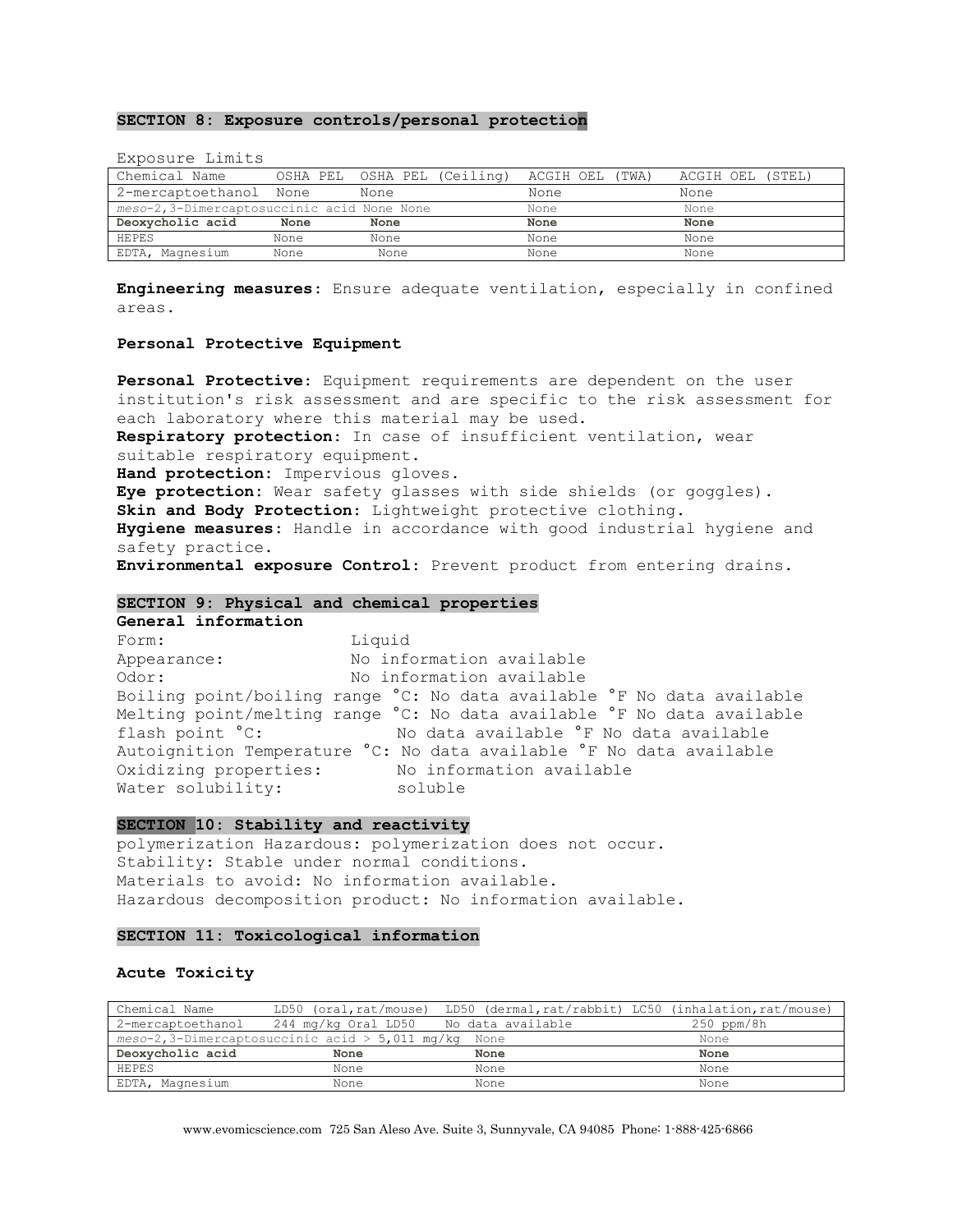#### **Principle Routes of Exposure Potential Health Effects**

Eyes: May cause eye irritation with susceptible persons Skin: May cause sensitization by skin contact Inhalation: May cause irritation of respiratory tract Ingestion: May be harmful if swallowed Carcinogenic effects: None Mutagenic effects: None Reproductive toxicity: None Sensitization: May cause an allergic skin reaction Target Organ Effects: No known effects under normal use conditions

#### **SECTION 12: Ecological information**

Ecotoxicity: Daphnia magna Chronic aquatic toxicity: Category 3 Mobility: see log Pow Biodegradation: No information available Bioaccumulation: No information available

| Chemical Name                          | Freshwater Algae<br>Data                            | Water Flea Data                             | Freshwater Fish<br>/Species Data/<br>Microtox Data | log Pow          |
|----------------------------------------|-----------------------------------------------------|---------------------------------------------|----------------------------------------------------|------------------|
| 2-mercaptoethanol                      | Desmodesmus<br>subspicatus EC50=12<br>$mq/L$ (72 h) | Daphnia magna<br>$EC50=1.52$ mg/L<br>(48 h) | N/A                                                | logPow-<br>0.056 |
| $meso-2,3-$<br>Dimercaptosuccinic acid | N/A                                                 | N/A                                         | N/A                                                | N/A              |
| Deoxycholic acid                       | N/A                                                 | N/A                                         | N/A                                                | N/A              |
| HEPES                                  | N/A                                                 | N/A                                         | N/A                                                | N/A              |
| EDTA, Magnesium                        | N/A                                                 | N/A                                         | N/A                                                | N/A              |

## **SECTION 13: Disposal considerations**

Dispose of contents/containers in accordance with local regulations.

## **SECTION 14: Transport information**

## **IATA**

Proper shipping name: No dangerous good in sense of these transport regulations. Hazard Class: None Subsidiary class: None Packing group: None UN-No: None

## **SECTION 15: Regulatory information**

| Component                  | TSCA   |
|----------------------------|--------|
| 2-mercaptoethanol          | Listed |
| $60 - 24 - 2$ ( $\lt 18$ ) |        |

#### **US Federal Regulations SARA 313**

This product is not regulated by SARA.

## **Clean Air Act, Section 112 Hazardous Air Pollutants (HAPs) (see 40 CFR 61)**

www.evomicscience.com 725 San Aleso Ave. Suite 3, Sunnyvale, CA 94085 Phone: 1-888-425-6866